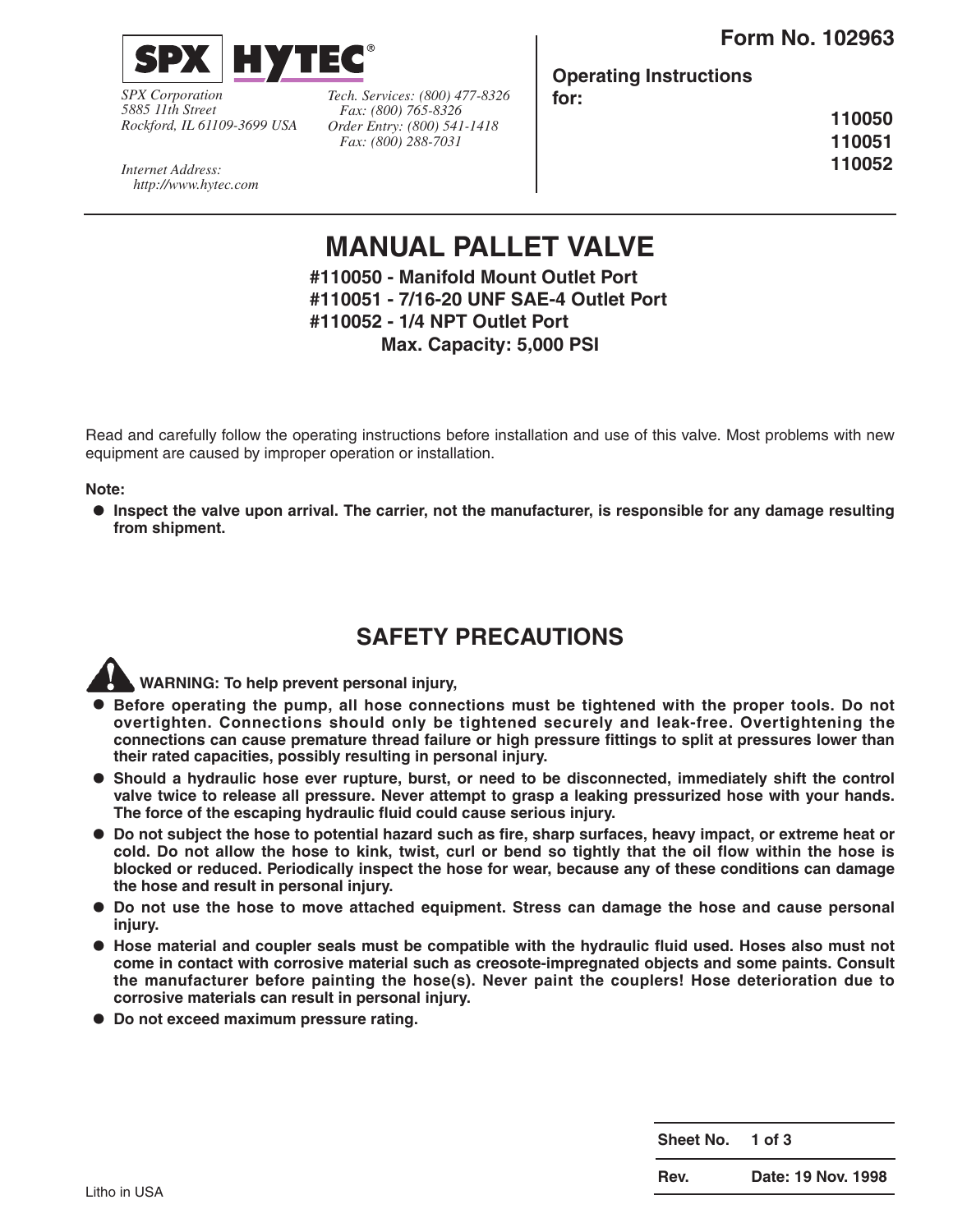#### **MOUNTING THE PALLET VALVE**

There are two holes for 1/4" diameter bolts. See Figure 1 for dimensions. This valve can be mounted easily in any position, horizontal or vertical.







|             | <b>Dimensions (In Inches)</b> |       |       |      |      |       |                                   |      |      |        |       |      |       |      |                                    |              |              |
|-------------|-------------------------------|-------|-------|------|------|-------|-----------------------------------|------|------|--------|-------|------|-------|------|------------------------------------|--------------|--------------|
| Cat.<br>No. | A                             | в     | C     | D    | Е    |       | G<br>Outlet<br>Port               | н    | п    | r<br>N | −     | M    | N     | Б    | R                                  | s            | Dia.         |
| 110050      | 5.000                         | 3.083 | 3.700 | .500 | .500 | 5.868 | Manifold<br>Mount                 | .312 | .270 | .545   | 2.595 | .960 | 5.191 | .564 | $1\frac{1}{44} - 20$<br><b>UNC</b> | .485<br>.505 | .500<br>.503 |
| 110051      |                               |       |       |      |      | 5.680 | $71/416 - 20$<br><b>UNF</b>       |      |      |        |       |      | -     |      |                                    | __           |              |
| 110052      |                               |       |       |      |      |       | <sup>11</sup> / <sub>44</sub> NPT |      |      |        |       |      |       |      |                                    |              |              |

**Figure 1**



**Hydraulic Schematic**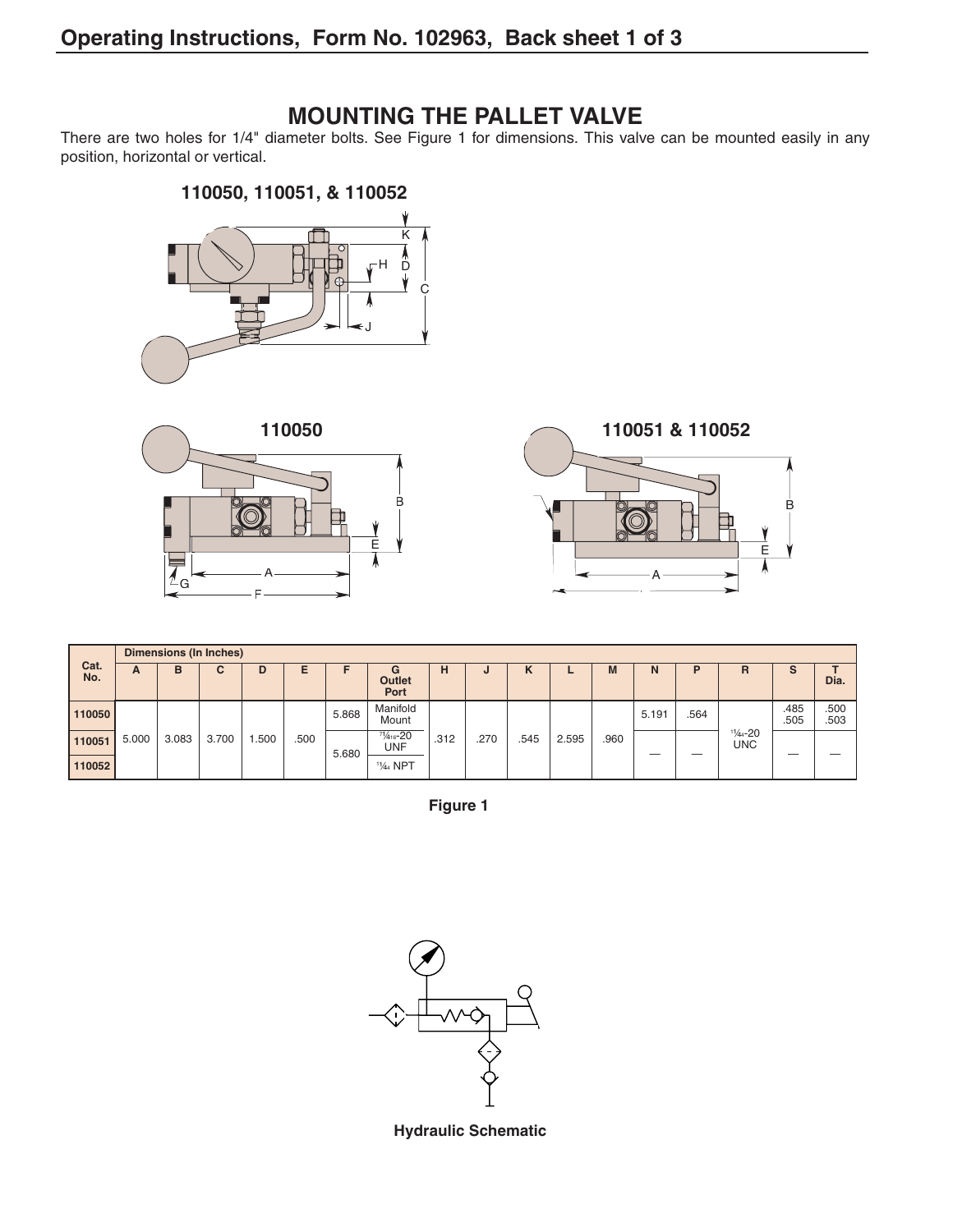#### **CLAMPING AND UNCLAMPING PROCEDURE**

- Clamping: 1. Connect hydraulic hose from power source to pallet valve using push-to-connect coupling.
	- 2. Load work pieces.
	- 3. Cycle the pump as described in the operating instructions for the pump.
	- 4. When valve gauge reads clamping pressure and pump pressure has been released, disconnect hydraulic hose.

Unclamping 1. Connect hydraulic hose with push-to-connect coupling.

- 2. Pull handle on valve to open or release oil in fixture.
- 3. Remove work pieces.

## **SERVICE INTERVAL**

These valves are assembled with filters on both the inlet and the outlet designed to protect the valve from contaminants so small that they are not visible to the human eye. Do not assume the filters are clean and unrestricted of no contaminates are visible. The filter elements and filter disc should be replaced every 50,000 pressure cycles regardless of visual filter condition.

More frequent replacement may be necessary depending of the overall cleanliness of your system. Remember, contaminant too small to be seen can be collecting in the filters and degrade system performance. The filters should be replaced before system performance changes are evident.

## **VISUAL INSPECTION OF THE FILTERS**

Visual inspection of the filter elements (with intention of not replacing them) can be accomplished by following steps #1 and #2 of the section "Replacement of Filters" below. At this point, the filters can be examined **without** removing them from the check valve block. **IMPORTANT: Attempting to remove these delicate filters will damage them causing replacement a necessity!** Keep in mind that these filters are designed to remove contaminant so small that they are not visible to the human eye. Plan to replace the filters at the service intervals recommended in the following section. **IMPORTANT: Never attempt to clean the filters while still assembled in the valve body or after disassembly!**

## **REPLACEMENT OF FILTERS**

**(Refer to Parts List #101943)**

#### **IMPORTANT: Extreme care must be used when disassembling valve to NOT contaminate the body and valve cartridge!**

- 1. Remove all plumbing as necessary, and remove the screws from the filter mounting block.
- 2. Separate the check filter blocks from the valve body. Use care not to lose the support discs that may tend to stay in the filter block. Retain those support discs for reassembly.
- 3. Remove and discard the o-rings and filter elements (an o-ring pick may be needed). Also remove but retain the support discs found after the removal of the filter elements.
- 4. Clean the support discs with a filtered solvent or clean water. **IMPORTANT: Do not attempt to clean the filter elements or the filter disc! Always replace them with new filters.**
- 5. Reassemble the valve with new o-rings, filter elements, retaining ring, and filter disc. The support discs must be installed with the screen side facing the filter element. Orientation of the new filter elements and filter disc is not critical.
- 6. Reassemble the filter blocks to the valve.

**Sheet No. 2 of 3**

**Rev. Date: 19 Nov. 1998**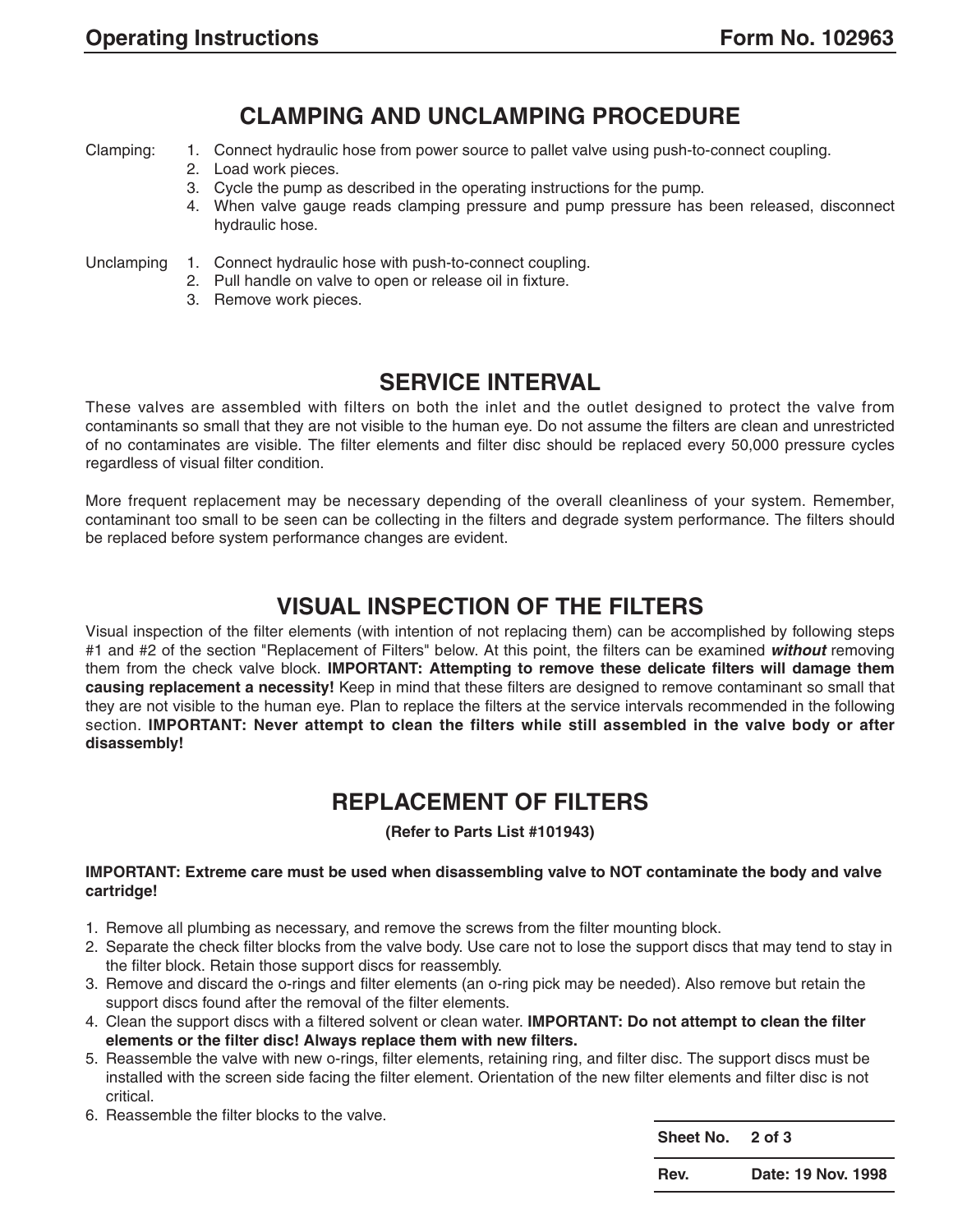

## **INSTALLATION DIAGRAM FOR 110051 AND 110052**



## **INSTALLATION DIAGRAM FOR 110050**